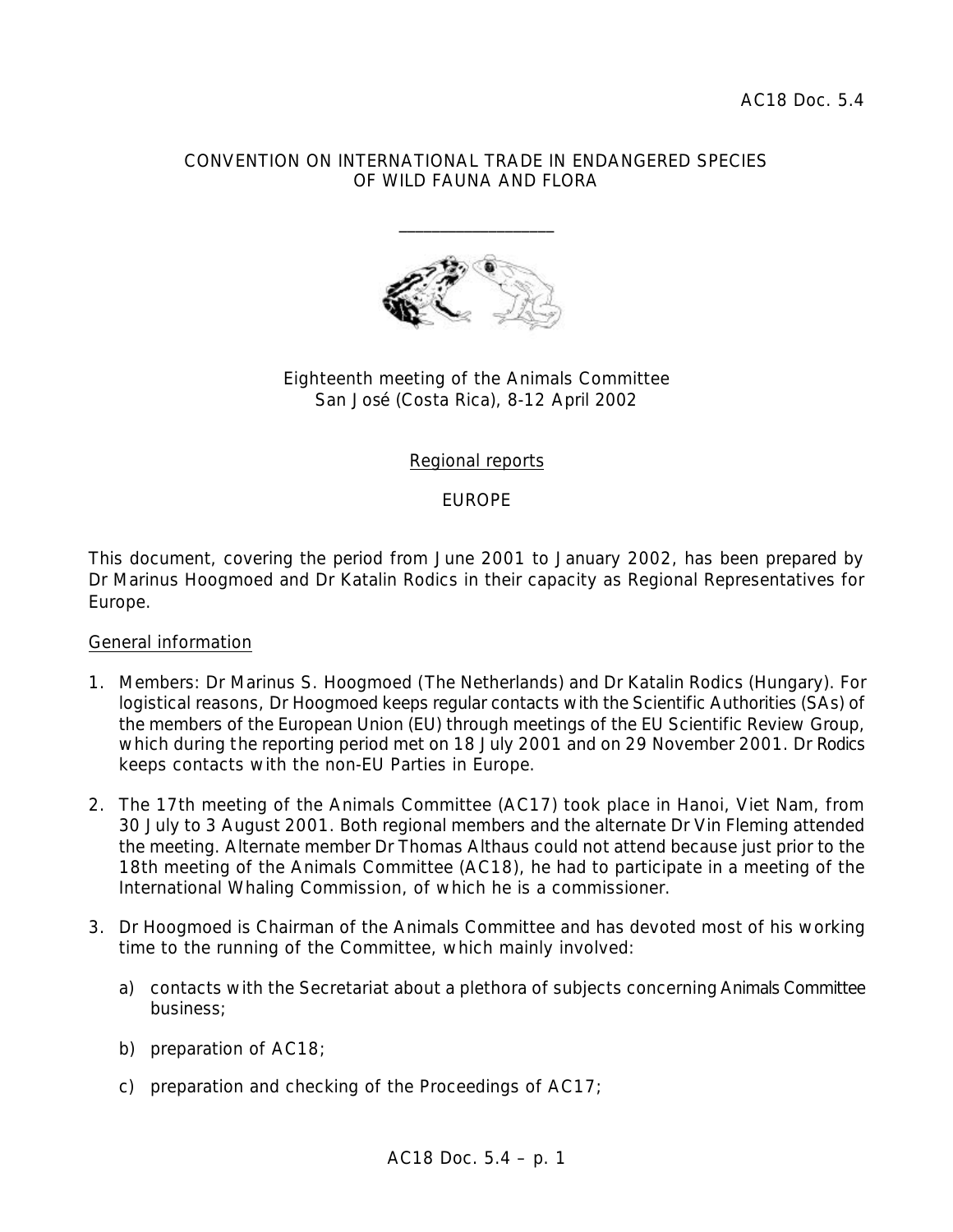- d) preparation of workshops on trade in freshwater turtles and tortoises (Decisions 11.93 and 11.150) and seahorses and other Syngnathids (Decisions 11.97 and 11.153);
- e) maintaining contact with members of the Animals Committee;
- f) maintaining contact with the Chairmen of Animal Committee working groups;
- g) participation in discussions on many issues related to AC business;
- h) participation in the work of the Criteria Working Group (CWG) [meeting held in Siguënza, Spain, 21-23 May 2001(see below)];
- i) participation in preparing the final draft of the report of the Chairmen of the Animals Committee, Plants Committee and CWG on the work of the CWG [16-20 November 2001 (see below)];
- j) maintaining liaison with the Standing Committee (SC);
- k) maintaining contact with FAO concerning the International Plan Of Action for the conservation and management of sharks (IPOA –sharks); and
- l) correspondence on various topics with Governments and NGOs.
- 4. More details on the work that the Chairman undertook up until 12 January 2002 is provided in his report to SC46 (SC46 Doc. 21), which has also been distributed as an AC18 document.
- 5. During all of 2001, Dr Rodics was very involved in organizing the regional meeting for SAs in Bonn, Germany. This involved writing documents, soliciting documents, maintaining liaison with the different countries and participants, etc.
- 6. The alternate members were Dr Vincent Fleming (United Kingdom) for Dr Hoogmoed and Dr Thomas Althaus (Switzerland) for Dr Rodics.
- 7. The number of Parties in Europe increased to 37 (Ireland became a new Party on 8 January 2002).
- 8. Parties responded to communications (Austria, Azerbaijan, Bulgaria, Czech Republic, Denmark, Estonia, Georgia, Germany, Italy, Latvia, Lithuania, Monaco, Norway, Poland, Russian Federation, Slovakia, Spain, Switzerland).
- 9. No NGOs or other institutions were contacted during the reporting period.

# Follow up on agenda items identified at AC17

10. The review of Resolution Conf. 9.24 regarding the criteria for amendments of Appendices I and II continued. A second meeting of the Criteria Review Group (CRG) was held in Siguënza, Spain, 21-23 May 2000, to specifically discuss Annex 5 of Resolution Conf. 9.24. The report of this discussion was added to the report that the Chairmen prepared in April 2001, and forwarded to the Parties and interested NGOs with Notification to the Parties No. 2001/037 of 31 May 2001. Comments could be sent to the Secretariat before 15 October 2001.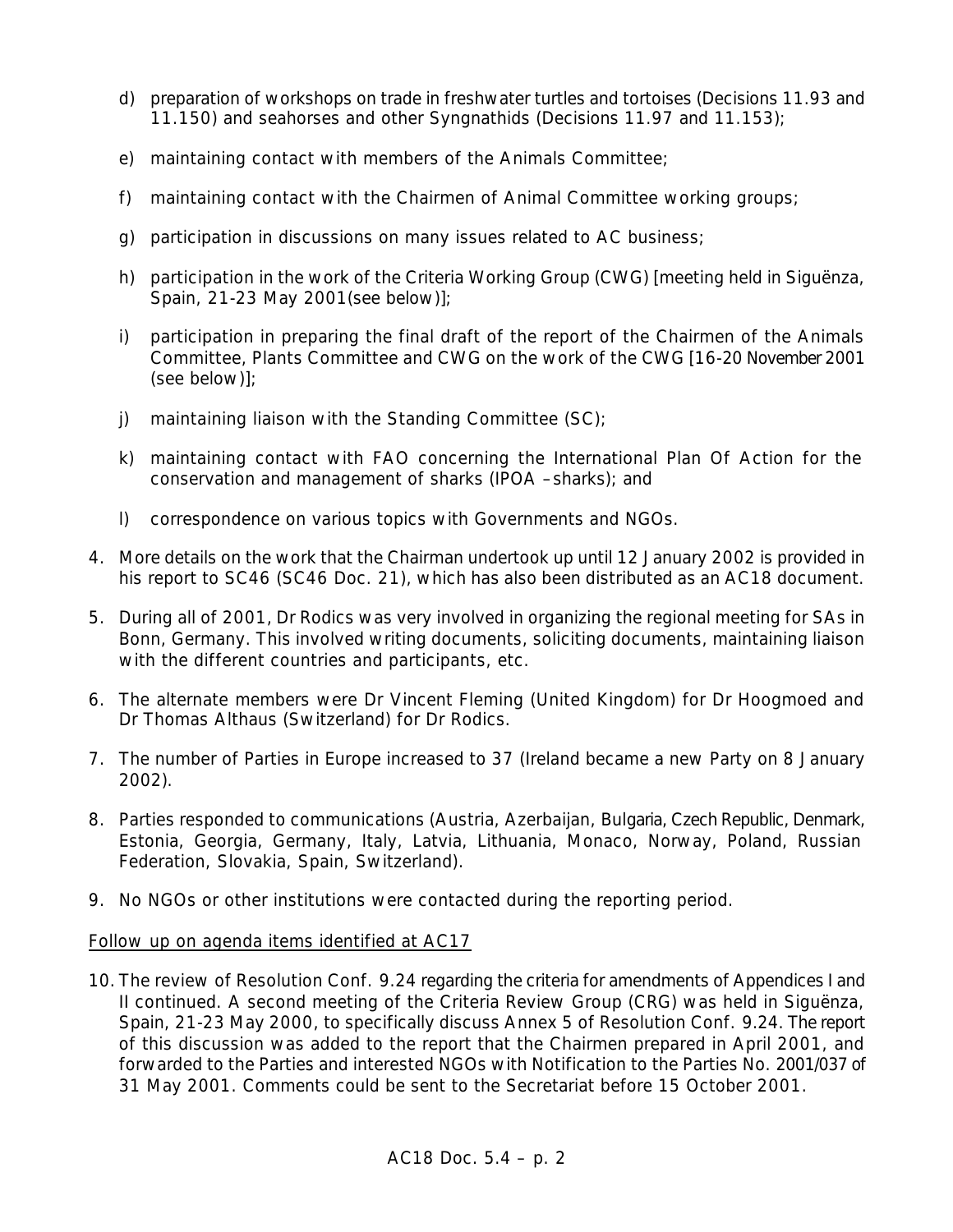- 11. During a meeting of the Chairmen of CWG and AC (the Chair of PC could not attend because of health problems) in Geneva on 17-20 November 2001, the final draft of the revision of Resolution Conf. 9.24 was produced as a document for the Standing Committee.
- 12. Dr Rodics was a member of the Transport Working Group (chaired by Dr Irina Sprotte from Germany).
- 13. Dr Fleming, alternate member for Europe, is Chairman of the working group on trade in hard corals. The SA (Fauna) of the United Kingdom commissioned a study to distinguish fossilized from non-fossilized coral rock in trade as a contribution to the work of this group. The report has been published.
- 14. Dr Hoogmoed and several other members of the AC (Mr Tonny Soehartono, Mr Sixto Inchaustegui) and Mr Tom De Meulenaer of the Secretariat made a very instructive trip to reptile and monkey breeding facilities in southern Viet Nam after AC17 (3-7 August 2001). It became clear that *Python molurus bivittatus* is bred in large numbers, even under very simple conditions. *Crocodylus siamensis* is also bred in several facilities. Efforts to register these establishments with the CITES Secretariat are underway. Also several non-CITES-listed species (e.g. *Physignathus cocincinus*) are bred in large numbers. Techniques are well developed. *Macaca fascicularis* was bred in large numbers in a big, well organized complex just outside Ho Chi Minh City. Most specimens were exported to Europe and the United States of America for laboratory research.

# Duties of members of the AC and their alternates

- 15. The following summarizes the activities that the members of the AC and their alternates in Europe undertook to fulfil their duties as outlined in Decision 11.90.
	- a) Where necessary and feasible the alternates were contacted.
	- b) Concerning communication with Parties in the region, Dr Hoogmoed met representatives of SAs of Member States of the EU on 18 July and 29 November 2001. An update about AC matters was provided on these occasions. Dr Rodics had regular contacts with Eastern European countries. These contacts were intensive, especially in the second half of the year, in preparation of the Bonn meeting. Dr Rodics gave a presentation on the work of AC during the "End of the One-Year Meeting of CITES Implementation Project" in Cesis, Latvia, 24-25 September 2001, and presented "News from the Meetings of the AC and SC and preparation of the First European Regional AC Meeting"
	- c) It has been decided that Dr Rodics will represent the non-EU countries of Europe (Eastern European countries, Iceland, Norway, Switzerland) and Dr Hoogmoed the EU countries. The persons mentioned as contacts of the SAs in the list provided by the Secretariat are considered contact persons. Communications are also sent to MAs of the countries concerned. At the time of writing of this report, the following European States were not party to CITES: Albania, Andorra, Armenia, Bosnia-Herzegovina, Holy Sea, Lithuania (will effectively join on 9 March 2002), San Marino and Yugoslavia.
	- d) Where appropriate, the role and importance of the AC has been emphasized.
	- e) As indicated under b), the Parties in the region were informed about the agenda of AC meetings, and input has been sought.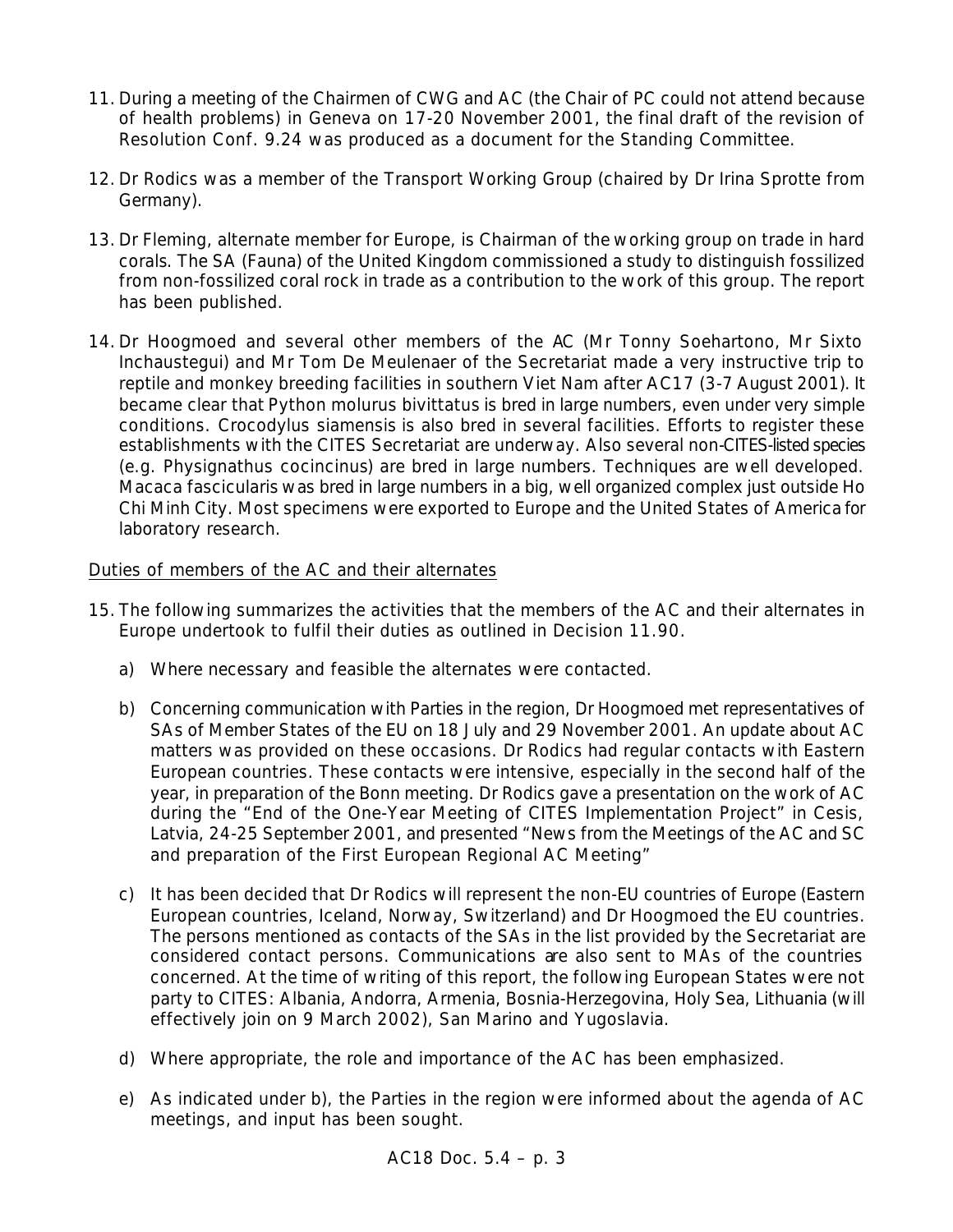- f) Annual reports on the AC members' activities were produced.
- g) The Proceedings of AC16 and AC17 were distributed on 10 August and 19 December 2001 respectively in English, French and Spanish.
- h) The members could attend all meetings, and the provision was thus not applicable.
- i) At the generous invitation of Germany, a European regional Meeting was organized in Bonn, Germany, on 14-16 November 2001. During this meeting a number of matters of common interest to European countries and items on the Agenda of AC were discussed: trade in brown bear, *Ursus arctos*; trade in birds of prey; Black Sea bottlenose dolphins, *Tursiops truncatus ponticus*; sturgeons in the Black Sea basin and in the Caspian Sea; transport of wild animals; regular review of the Appendices; CITES species bred in captivity in large numbers; the trade in colour mutants; trade in reptile watch straps; the procedure about registering scientific institutions; transborder movement of exhibitions/circus animals; trade in oriental medicines.
- j) During the meeting, each country gave a presentation of how CITES within each country was organized, how the Convention was implemented and also about penalties concerning infringements.
- k) The meeting was perceived by all present as a good means to learn about each other's organization and problems encountered. It also served to strengthen personal relations. Thanks to the generous financial support of the German authorities East European countries could attend the meeting with MA and SA representatives. We want to take this opportunity to thank Mrs Elizabeth Munzert and Mr Erik Schmidt-Wergifosse for the good organization of this meeting.
- l) The German authorities provided simultaneous translation into English, German and Russian, which proved to be very useful for this specific meeting. They also provided for taking minutes.
- m) The meeting was attended by Dr. G. van Vliet of the Secretariat as an observer.
- n) There was one sub-regional meeting in Eastern Europe (Latvia) and two in the EU (Belgium), as mentioned under point b).
- o) This duty is not yet applicable.

# Capacity-building activities

16. The CITES Secretariat organized a training seminar for European SAs in Bonn, Germany, on 12 and 13 November, 2001, just before the regional meeting described in 15 i) above. Eastern European countries in particular (many of them relatively new Parties to CITES) perceived this seminar as useful, and this opinion was shared by EU and other countries that have a longer history in CITES.

# Difficulties in implementation encountered in the region

17. From the reports given by each country at the regional meeting in November 2001, it was clear that the problems encountered were numerous and varied, and extended beyond CITES.